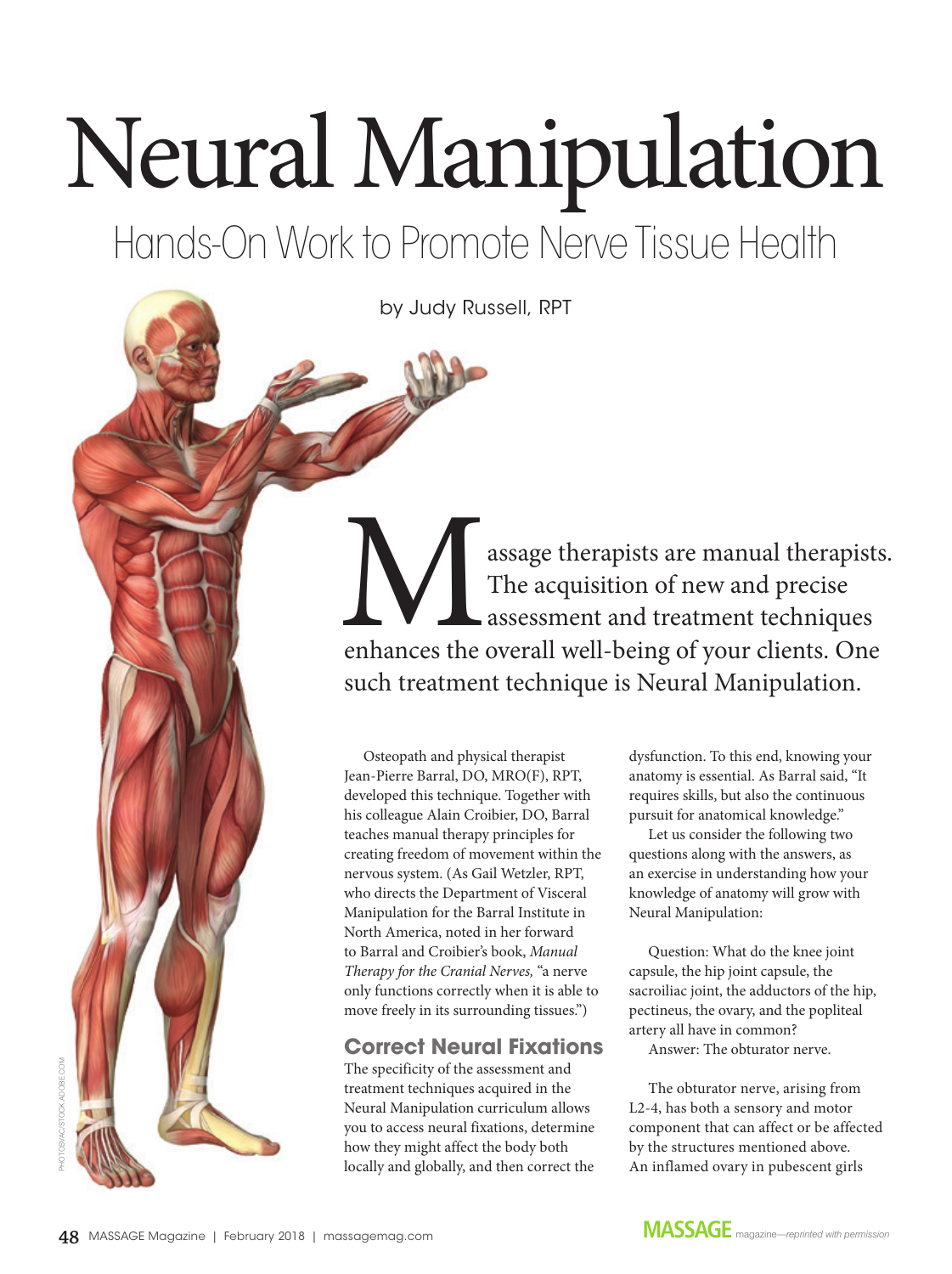can compress the obturator nerve that passes behind it, causing medial knee pain. This is often mistaken as pain from chondromalacia patella. Osteitis pubis is frequently diagnosed when the real perpetrator is compression of the obturator nerve somewhere along its length. A few items to consider in our assessment and differential assessment of the compression are viscera, a vertebral joint, a disc or fascia.

Question: What do the pleura, the parietal peritoneum, the capsule of the liver, the gall bladder, the subclavian muscle, the pericardium, the capsule of the shoulder joint and C4 all have in common?

Answer: The phrenic nerve.

We take approximately 24,000 breaths a day. Our heart beats 120,000 times per day. The phrenic nerve is intimately involved with the function of these vital structures.

While the phrenic nerve is motor for the diaphragm and the subclavius muscle via the subclavian nerve and joins motor slips to the shoulder joint capsule, it is sensory for parietal peritoneum and pleural irritation. This means that any lack of mobility in these structures could promote chronic spinal restrictions, muscle tension and should be considered when assessing frozen shoulder syndrome.

#### **Neural Glide**

The key in Neural Manipulation is to find the most significant area of reduced mobility. According to Barral, mobilizing





PHRENIC NERVE **OBTURATOR NERVE** 

a nerve focuses on facilitating neural glide both in terms of its surrounding extra neural tissue, and intra neural connective tissue layers. This distinguishes his work from simple neural stretching.

We must consider the fascial rings and tunnels in which nerves exist, and restore the slide of the nerves within these structures to enhance their function. Our goals involve the following:

- 1. Achieve overall balance in the nervous system. As the peripheral nerves are an integral part of a reciprocal tension membrane system enclosing the entire nervous system, an imbalance in the tentorium can be the underlying tension causing SI joint problems or a trigeminal nerve restriction can, over time lead to sciatica.
- 2. Achieve extra neural mobility. Here we want to restore the slide and glide of the nerve and remove compression on the nerve imposed by the anatomical environment. Even mild compression can affect the health of the nervi nervorum and vasa nervorum supplying the nerve.
- 3. Normalize the intra neural environment. This can be achieved by Step 1 and Step 2 above or by releasing specific intra neural pressure congestion, keeping in mind that a nerve hates compression and loves elongation.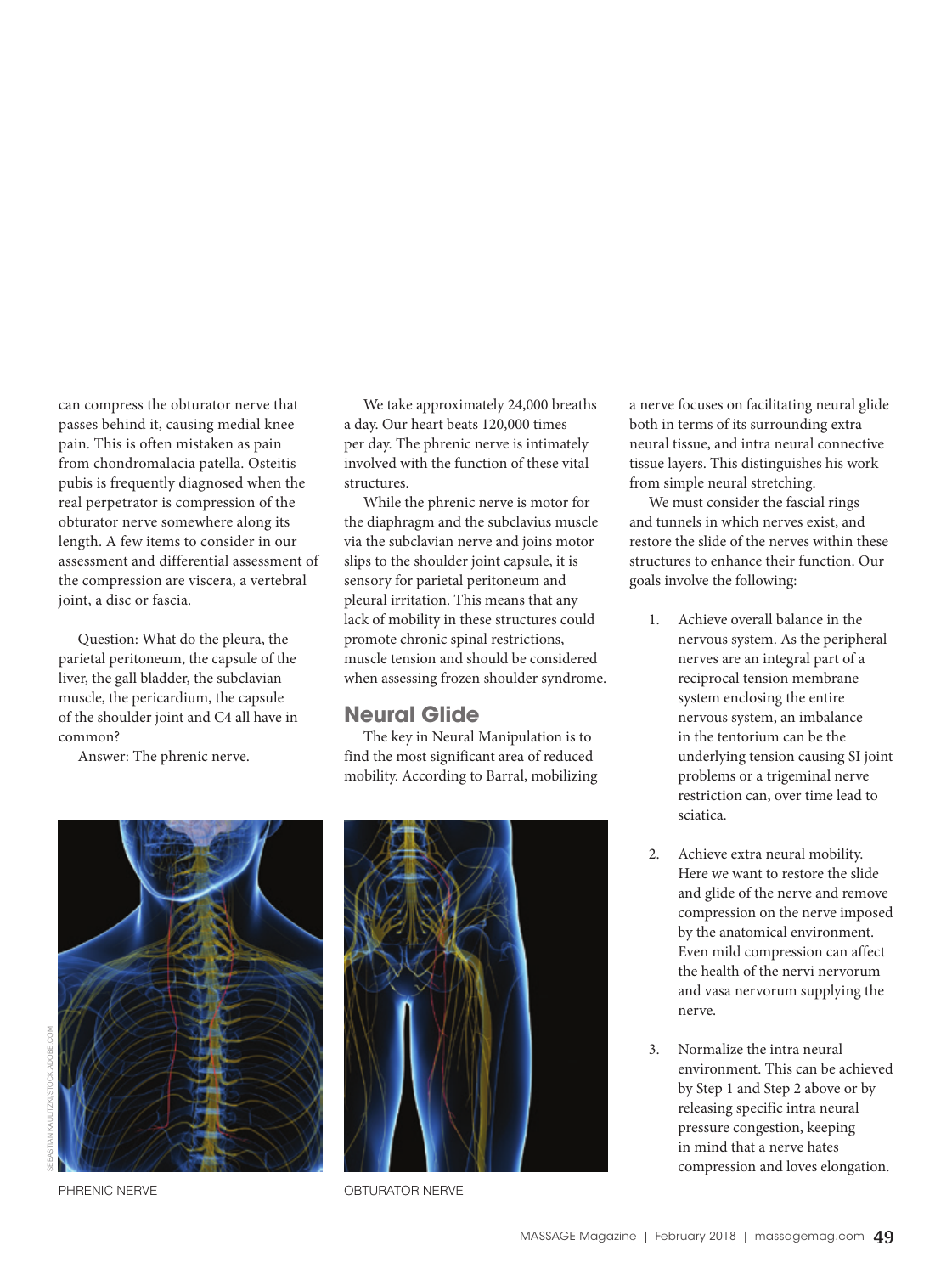4. It is important to avoid increasing nociception at all costs. Pain receptors called nervi nervorum (nerve to the nerve) and the vaso nervorum (vessels to the nerve) are located in the intra neural connective tissue environment. Barral has said of neural palpation, "You think you are light. You are still not light."

### **Precise Manipulation**

We must as manual therapists consider the relevance of the composition of a peripheral nerve. The connective tissue layers are the endoneurium, perineurium, epineurium and mesoneurium (blood supply). Anatomically, a nerve is like a part of the brain sitting in the leg or the arm. If you look at a transverse section of a nerve you will see the continuation of the pia mater in the endoneurium, the arachnoid layer in the perineurium, the dura mater in the epineurium. This is why precise manipulation of the central or

peripheral nervous system will have farreaching results.

Mastering this work takes time, focus and dedication. As mentioned, the efficacy of your treatment depends on the accuracy of your assessment and the specificity of the application of gentle manual forces in three dimensions to promote the health of the nerve tissue and relief of restriction in the body. There can be an immediate response to treatment or a response that becomes apparent over several weeks as the body unravels a long-standing restriction.

I was introduced to Barral's work in 1990 and cannot imagine my practice without these manual therapy tools. It is exciting, rewarding and challenging work. Neural, visceral and vascular manipulation will test your knowledge of anatomy and inspire you to learn more.

## **The Next Step?**

I leave you with these questions: How might the restriction of the superficial peroneal nerve be related to a sprained ankle that never fully resolves? Or equally, can an ankle sprain that heals in the position of injury, exert a pull on the entire neuromeninges?

If you don't know the answers to these questions and feel your interest piqued, Neural Manipulation could be a rewarding next step on your massage therapy career. **M**

Judy Russell, RPT, is a registered physical therapist. She graduated from University of Toronto in 1978 and currently practices in Vancouver, British Columbia, Canada. For more information about the programs offered by the Barral Institute and the availability of courses in your area, visit barralinstitute.com.



*Judy Russell, RPT, explains the training needed to offer Neural Manipulation, at massagemag. com/neuraltraining.* 



Learn how to advance your practice at **massagetherapyfoundation.org**

#### **FREE RESOURCES**

Ebooks, newsletters, podcast series, and webinars to serve your clients and grow your business. Ask us how.

#### **COMMUNITY SERVICE GRANTS**

Deliver massage therapy to underserved populations worldwide. Apply for a chance to be one of our grantees!

#### **RESEARCH**

Grants, contests, podcast series, and our own peer-reviewed journal, *International Journal of Therapeutic Massage & Bodywork*, available for students and practitioners.

Applications and resources available online.

#### **EDUCATION**

Research-focused tools available in many formats to enhance your curriculum. Contact us.

#### **CHARITY OF CHOICE**

Support the Foundation that benefits the massage therapy profession. Make a gift today!

Follow Us